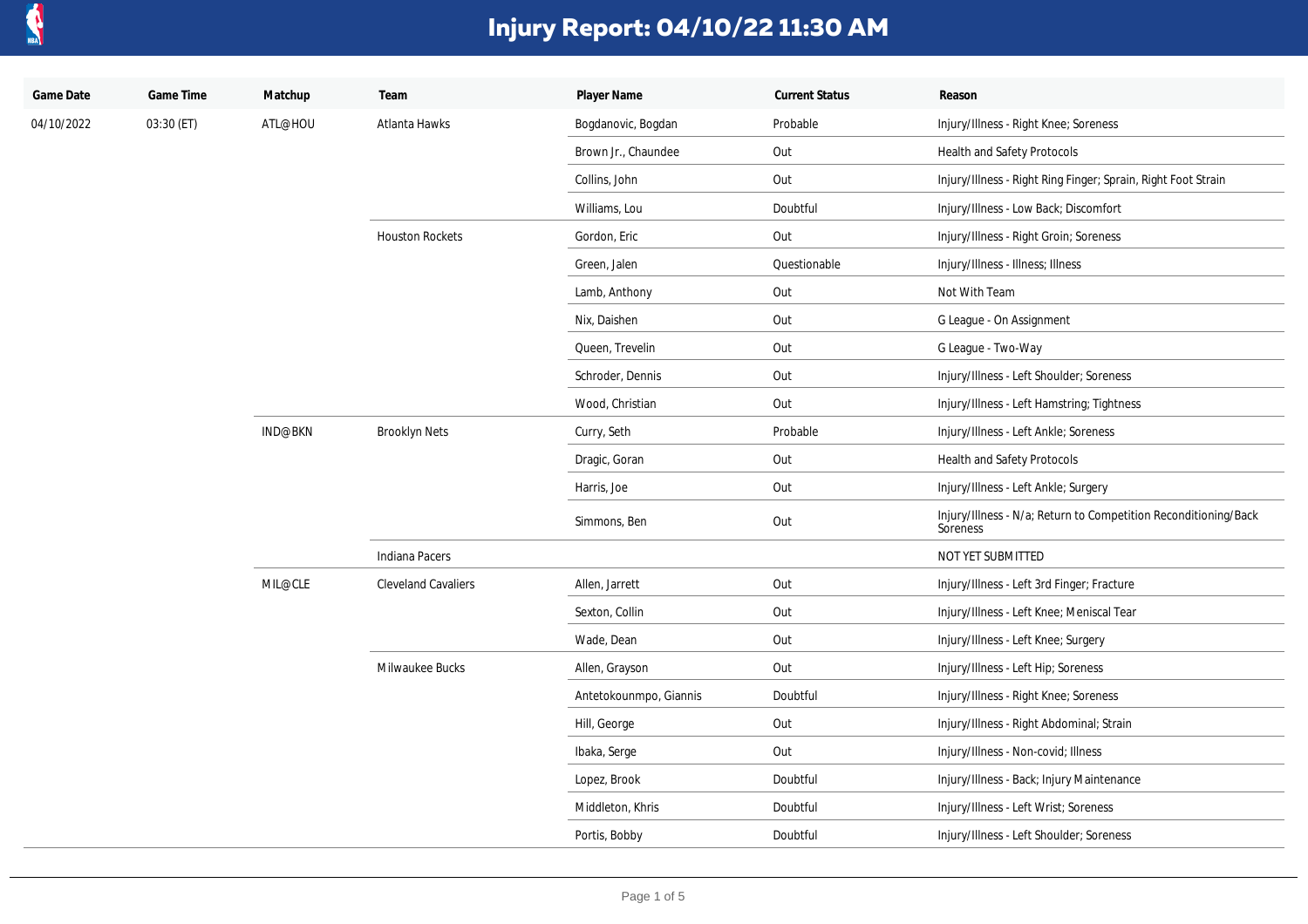

| Game Date | Game Time  | Matchup | Team                     | Player Name               | <b>Current Status</b> | Reason                                                     |
|-----------|------------|---------|--------------------------|---------------------------|-----------------------|------------------------------------------------------------|
|           |            |         |                          | Vildoza, Luca             | Out                   | Coach's Decision                                           |
|           |            | WAS@CHA | <b>Charlotte Hornets</b> | Hayward, Gordon           | Out                   | Injury/Illness - Left Foot; Soreness                       |
|           |            |         | Washington Wizards       | Beal, Bradley             | Out                   | Injury/Illness - Left Wrist; Left wrist surgery            |
|           |            |         |                          | Caldwell-Pope, Kentavious | Out                   | Rest - Rest                                                |
|           |            |         |                          | Kuzma, Kyle               | Out                   | Injury/Illness - Right Knee; Right knee tendinitis         |
|           |            |         |                          | Porzingis, Kristaps       | Out                   | Injury/Illness - Right Knee; Right knee injury maintenance |
|           | 07:00 (ET) | BOS@MEM | <b>Boston Celtics</b>    | Stauskas, Nik             | Out                   | Injury/Illness - Right Ankle; Sprain                       |
|           |            |         |                          | Williams III, Robert      | Out                   | Injury/Illness - Left Knee; Meniscal Tear                  |
|           |            |         | Memphis Grizzlies        |                           |                       | NOT YET SUBMITTED                                          |
|           |            | DET@PHI | <b>Detroit Pistons</b>   | Bagley III, Marvin        | Out                   | Injury/Illness - Left Hip; Strain                          |
|           |            |         |                          | Cunningham, Cade          | Questionable          | Injury/Illness - Right Hip; Soreness                       |
|           |            |         |                          | Diallo, Hamidou           | Out                   | Injury/Illness - Left Finger; Avulsion Fracture            |
|           |            |         |                          | Grant, Jerami             | Out                   | Injury/Illness - Left Calf; Strain                         |
|           |            |         |                          | Joseph, Cory              | Out                   | Injury/Illness - Left Lumbar Spine; Strain                 |
|           |            |         | Philadelphia 76ers       |                           |                       | NOT YET SUBMITTED                                          |
|           |            | MIA@ORL | Miami Heat               | Butler, Jimmy             | Out                   | Not With Team                                              |
|           |            |         |                          | Dedmon, Dewayne           | Questionable          | Injury/Illness - Right ankle; Sprain                       |
|           |            |         |                          | Highsmith, Haywood        | Questionable          | Injury/Illness - Left Hip Flexor; Strain                   |
|           |            |         |                          | Morris, Markieff          | Questionable          | Injury/Illness - Left Hip Flexor; Strain                   |
|           |            |         |                          | Tucker, P.J.              | Out                   | Injury/Illness - Right Calf; Strain                        |
|           |            |         |                          | Vincent, Gabe             | Questionable          | Injury/Illness - Right Big Toe; Contusion                  |
|           |            |         |                          | Yurtseven, Omer           | Questionable          | Injury/Illness - Stomach; Non-Covid illness                |
|           |            |         | Orlando Magic            | Anthony, Cole             | Out                   | Injury/Illness - Left Toe; Sprain                          |
|           |            |         |                          | Bamba, Mo                 | Questionable          | Injury/Illness - Right Ankle; Sprain                       |
|           |            |         |                          | Bol, Bol                  | Out                   | Injury/Illness - Right Foot; Surgery                       |
|           |            |         |                          | Carter Jr., Wendell       | Out                   | Injury/Illness - Left Wrist; Sprain                        |
|           |            |         |                          | Isaac, Jonathan           | Out                   | Injury/Illness - Left Knee; Injury recovery                |
|           |            |         |                          |                           |                       |                                                            |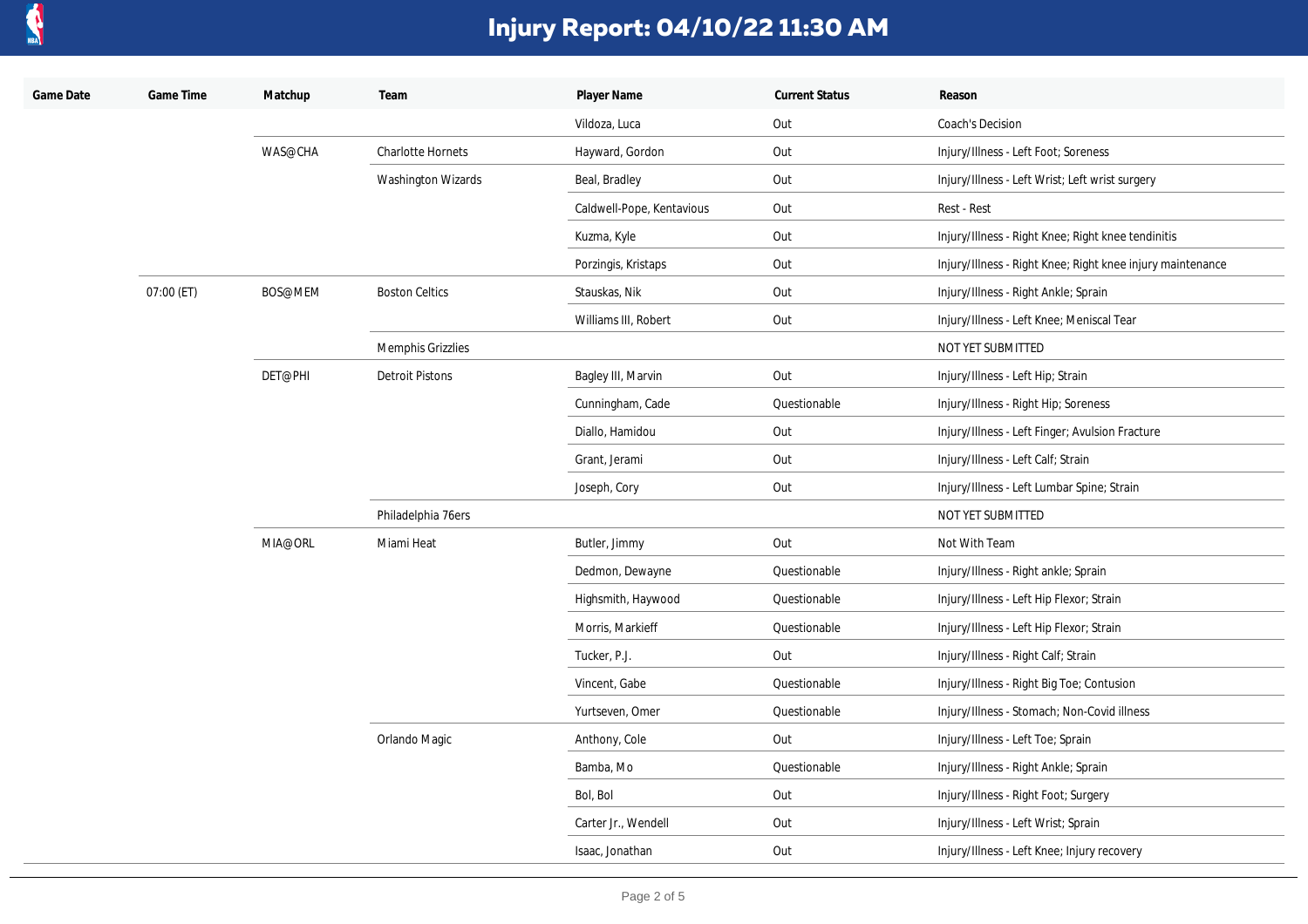

| Game Date | Game Time  | Matchup        | Team                         | Player Name         | <b>Current Status</b> | Reason                                        |
|-----------|------------|----------------|------------------------------|---------------------|-----------------------|-----------------------------------------------|
|           |            |                |                              | Suggs, Jalen        | Out                   | Injury/Illness - Right Ankle; Bone bruise     |
|           |            |                |                              | Wagner, Franz       | Out                   | Injury/Illness - Right Ankle; Sprain          |
|           |            | TOR@NYK        | New York Knicks              | Barrett, RJ         | Out                   | Injury/Illness - Right Knee; sprained         |
|           |            |                |                              | Grimes, Quentin     | Questionable          | Injury/Illness - Right Knee; sore             |
|           |            |                |                              | McBride, Miles      | Questionable          | Injury/Illness - Right Knee; sore             |
|           |            |                |                              | Noel, Nerlens       | Out                   | Injury/Illness - Left Foot; sore              |
|           |            |                |                              | Randle, Julius      | Out                   | Injury/Illness - Right Quadricep Tendon; sore |
|           |            |                |                              | Reddish, Cam        | Out                   | Injury/Illness - Right Shoulder; AC Injury    |
|           |            |                |                              | Robinson, Mitchell  | Questionable          | Injury/Illness - Illness; Non CoVid           |
|           |            |                |                              | Rose, Derrick       | Out                   | Injury/Illness - Right Ankle; surgery         |
|           |            |                |                              | Walker, Kemba       | Out                   | Not With Team                                 |
|           |            |                | <b>Toronto Raptors</b>       | Anunoby, OG         | Questionable          | Injury/Illness - Right Quadriceps; Contusion  |
|           |            |                |                              | Banton, Dalano      | Out                   | G League - On Assignment                      |
|           |            |                |                              | Bonga, Isaac        | Out                   | G League - On Assignment                      |
|           |            |                |                              | Champagnie, Justin  | Out                   | G League - Two-Way                            |
|           |            |                |                              | Johnson, David      | Out                   | G League - Two-Way                            |
|           | 08:30 (ET) | <b>CHI@MIN</b> | Chicago Bulls                | Ball, Lonzo         | Out                   | Injury/Illness - Left Knee; Meniscus Tear     |
|           |            |                |                              | Caruso, Alex        | Out                   | Injury/Illness - Left Low Back; Contusion     |
|           |            |                |                              | DeRozan, DeMar      | Out                   | Rest                                          |
|           |            |                |                              | LaVine, Zach        | Out                   | Injury/Illness - Left Knee; Soreness; Rest    |
|           |            |                |                              | Thomas, Matt        | Out                   | Injury/Illness - Right Lower Leg; Contusion   |
|           |            |                |                              | Vucevic, Nikola     | Out                   | Rest                                          |
|           |            |                |                              | White, Coby         | Doubtful              | Injury/Illness - Left Toe; Sprain             |
|           |            |                | Minnesota Timberwolves       | Beverley, Patrick   | Questionable          | Injury/Illness - Right Ankle; Soreness        |
|           |            |                |                              | Russell, D'Angelo   | Questionable          | Injury/Illness - N/A; Non-Covid Illness       |
|           |            |                |                              | Towns, Karl-Anthony | Out                   | Rest                                          |
|           | 09:30 (ET) | GSW@NOP        | <b>Golden State Warriors</b> |                     |                       | NOT YET SUBMITTED                             |
|           |            |                |                              |                     |                       |                                               |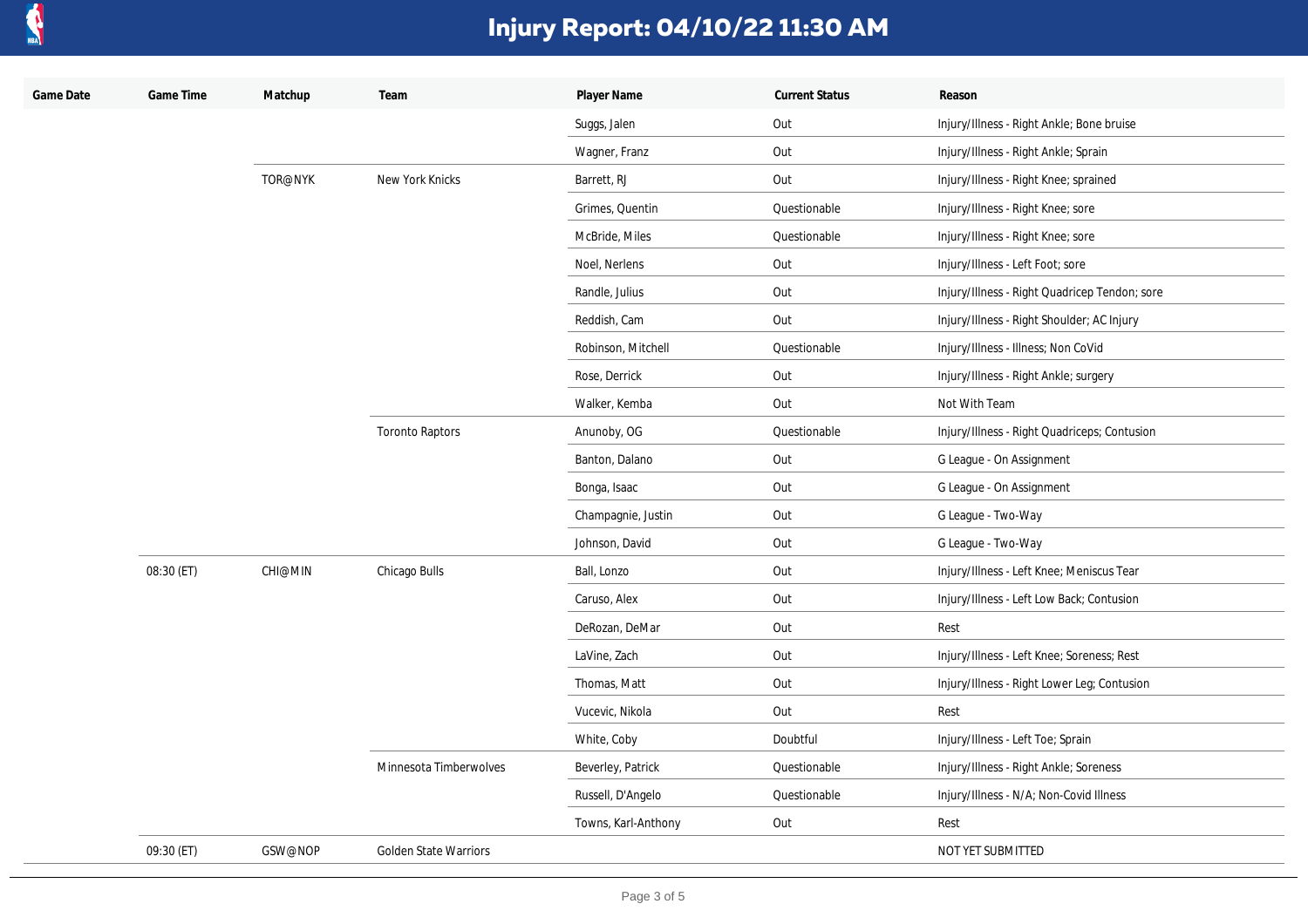

| Game Date | Game Time | Matchup | Team                        | Player Name              | <b>Current Status</b> | Reason                                                             |
|-----------|-----------|---------|-----------------------------|--------------------------|-----------------------|--------------------------------------------------------------------|
|           |           |         | <b>New Orleans Pelicans</b> |                          |                       | NOT YET SUBMITTED                                                  |
|           |           | LAL@DEN | Denver Nuggets              | Barton, Will             | Questionable          | Injury/Illness - Right Knee; Soreness                              |
|           |           |         |                             | Cancar, Vlatko           | Questionable          | Injury/Illness - Right Foot; Surgery                               |
|           |           |         |                             | Gordon, Aaron            | Questionable          | Injury/Illness - Left Hamstring; Management                        |
|           |           |         |                             | Jokic, Nikola            | Questionable          | Injury/Illness - Right Wrist; Soreness                             |
|           |           |         |                             | Morris, Monte            | Questionable          | Injury/Illness - Left Elbow; Soreness                              |
|           |           |         |                             | Murray, Jamal            | Out                   | Injury/Illness - Left Knee; Injury Recovery                        |
|           |           |         |                             | Nnaji, Zeke              | Questionable          | Injury/Illness - Bilateral Knee; Soreness                          |
|           |           |         |                             | Porter Jr., Michael      | Out                   | Injury/Illness - Lumbar Spine; Surgery                             |
|           |           |         | Los Angeles Lakers          | Anthony, Carmelo         | Out                   | Injury/Illness - Illness; Non-COVID related                        |
|           |           |         |                             | Davis, Anthony           | Out                   | Injury/Illness - Right Mid-foot; Sprain                            |
|           |           |         |                             | James, LeBron            | Out                   | Injury/Illness - Left Ankle; Sprain                                |
|           |           |         |                             | Nunn, Kendrick           | Out                   | Injury/Illness - Right Knee; Bone bruise                           |
|           |           |         |                             | Westbrook, Russell       | Out                   | Injury/Illness - Right Shoulder; Soreness                          |
|           |           | OKC@LAC | LA Clippers                 |                          |                       | NOT YET SUBMITTED                                                  |
|           |           |         | Oklahoma City Thunder       | Bazley, Darius           | Out                   | Injury/Illness - Right Knee; Non-displaced tibial plateau fracture |
|           |           |         |                             | Dort, Luguentz           | Out                   | Injury/Illness - Left Shoulder; Surgery                            |
|           |           |         |                             | Favors, Derrick          | Out                   | Injury/Illness - Low Back; Soreness                                |
|           |           |         |                             | Giddey, Josh             | Out                   | Injury/Illness - Right Hip; Soreness                               |
|           |           |         |                             | Gilgeous-Alexander, Shai | Out                   | Injury/Illness - Right Ankle; Soreness                             |
|           |           |         |                             | Jerome, Ty               | Out                   | Injury/Illness - N/a; Sports Hernia Surgery                        |
|           |           |         |                             | Mann, Tre                | Out                   | Injury/Illness - Right Hamstring; Strain                           |
|           |           |         |                             | Muscala, Mike            | Out                   | Injury/Illness - Right Ankle; Surgery                              |
|           |           |         |                             | Williams, Kenrich        | Out                   | Injury/Illness - Left Knee; Sprain                                 |
|           |           | SAC@PHX | Phoenix Suns                | Payne, Cameron           | Out                   | Injury/Illness - Right Knee; Soreness                              |
|           |           |         |                             | Saric, Dario             | Out                   | Injury/Illness - Right Acl; Tear                                   |
|           |           |         | Sacramento Kings            |                          |                       | NOT YET SUBMITTED                                                  |
|           |           |         |                             |                          |                       |                                                                    |